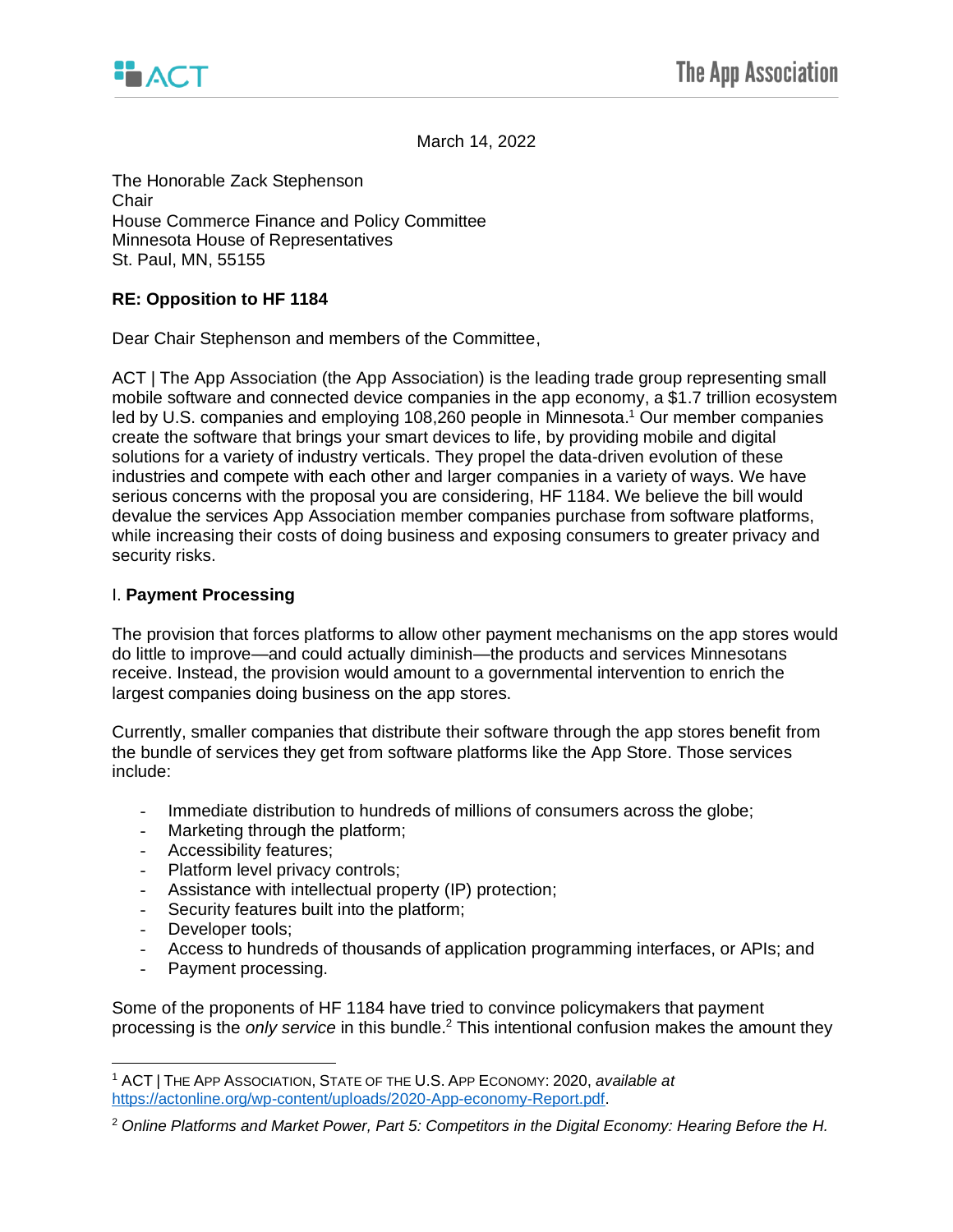owe the app stores seem outrageous. But the other services in the app store bundle are extraordinarily important to App Association member companies, and a mandate to allow side loaded apps or unbundle payment processing would harm them. Before the entry of software platforms like Google Play and the App Store, our member companies paid a much higher percentage of their revenue to cobble together the services now available in app store bundles. Not only that, but most of them are among the 84 percent of app makers who do not pay the 15 or 30 percent commission on digital goods and services. So, the app stores have lowered their barriers to entry and profoundly strengthened their prospects for growth.

A survey of companies and individuals who develop iOS apps underscores that developers value the rigor with which the app stores review apps and ensure consumer protection, as well as the fact that they have distribution options. On a scale of 0 to 10, the plurality of developers rated the strictness of the App Store's guidelines at 7 and 8.<sup>3</sup> However, a plurality of respondents also rated the fairness of the App Store review process at a solid 5.<sup>4</sup> Meanwhile, over a third of respondents who develop for Apple platforms also made front-end or back-end web applications and/or Android apps in the past 12 months.<sup>5</sup> Even more eye-opening, a minuscule 2.0 percent of respondents said the App Store should take a 0 percent revenue cut for the services they provide. $6$  Notably, this is the population (of which Spotify and Epic are presumably members) of app developers HF 1184 caters to, against the interests of the other 98 percent. So, while app developers find the App Store requirements to be strict, they also see them as reasonably fair, and almost none of them suffer from the illusion that the services they receive are costless. At the same time, these developers are exercising their options, and those who develop for Apple platforms often also produce applications distributed over the web and on the Android marketplace. These survey responses highlight that the app stores play an important role in vetting and approving software for consumer devices, and that developers choose to make use of those services while also availing themselves of the alternatives. These are attributes of vibrant and competitive marketplaces for developer services and for software.

This bill is part of a wider ranging fight waged by giant companies that sell through the app stores. The companies that want this bill include multi-billion-dollar behemoths looking for a free lunch at App Association members' expense. For them, using a third-party payment processor or being able to bypass the app stores' vetting process are apparently a means of avoiding having to pay the commission on digital goods and services. In fact, one of them purposely broke its contract with an app store to use a third-party payment processor so that it could avoid the 30 percent charge.<sup>7</sup> But the ability for the app stores to collect the commissions large, established companies owe is important to App Association members because those fees go toward the quality of their service bundle—and providing those services is not costless. We believe government should not put a thumb on the scale so that huge companies can avoid contractual obligations in a way that harms small Minnesota companies.

*Judiciary Comm., Subcomm. on Antitrust, Commercial, and Admin. L.*, 116th Cong. 7 (2020) (statement of David Heinemeier Hansson, CTO & Cofounder, Basecamp) (directly comparing 2 percent credit card processing fees to 30 percent app store commissions).

<sup>3</sup> Dave Verwer, The 2020 iOS Developer Community Survey, 11. The App Store, Q.76 (Feb. 2021), *available at* [https://iosdevsurvey.com/2020/11-the-app-store/.](https://iosdevsurvey.com/2020/11-the-app-store/)

<sup>4</sup> *Id.* at Q.81.

<sup>5</sup> *Id.* 2019 at Q.3, *available at* [https://iosdevsurvey.com/2019/01-apple-platform-development/.](https://iosdevsurvey.com/2019/01-apple-platform-development/) 6 *Id.* at Q.77.

<sup>7</sup> Kyle Orland, "Apple says Epic's *Fortnite* payment scheme "is theft, period.," ARSTECHNICA (Sept. 8, 2020), *available at* [https://arstechnica.com/gaming/2020/09/apple-accuses-epic-of-theft-in-countersuit](https://arstechnica.com/gaming/2020/09/apple-accuses-epic-of-theft-in-countersuit-over-ios-fortnite/)[over-ios-fortnite/.](https://arstechnica.com/gaming/2020/09/apple-accuses-epic-of-theft-in-countersuit-over-ios-fortnite/)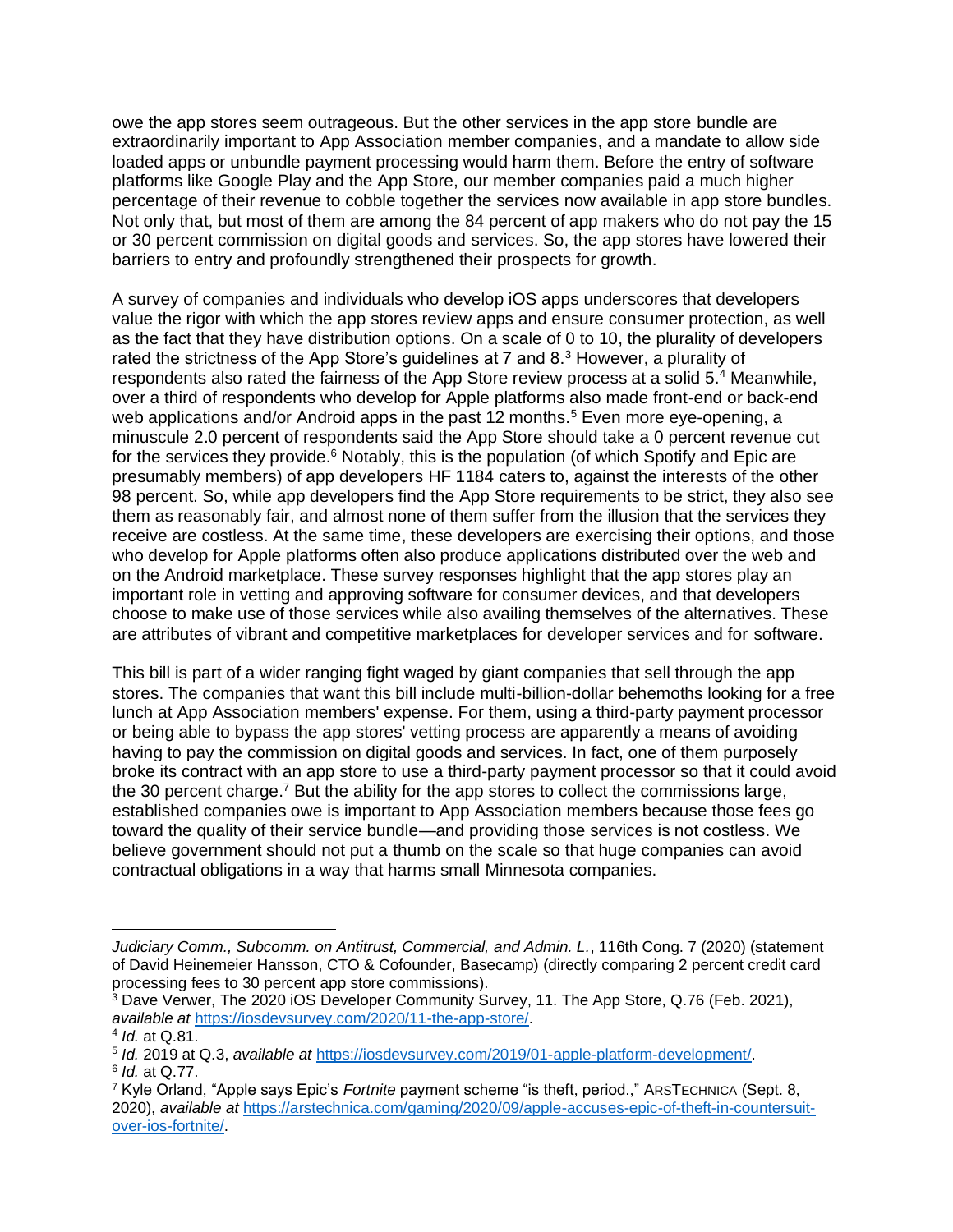Even if the intent of the bill is not to hand Spotify and Epic Games all of the app store services for free, the provisions would still undermine the platforms' consumer protection efforts. Managing payment processing gives the app stores the ability to track payments made by consumers for digital goods and services. App stores have made arrangements with companies like Netflix to allow third-party processing because Netflix agrees to handle payment processing off the platform on its own. A blanket mandate to allow all apps to use another processor, including fraudulent "stub" apps, removes the app stores' ability to detect and stop efforts to defraud consumers—and to ensure they are made whole if they were defrauded. The ability to manage these functions seamlessly is tied substantially to the payment processing function. Untethering payment processing therefore severs a number of threads that help the software platforms make delivering an app an apparently seamless process for consumers.

Ultimately, at least some of the justification for the payment processing provision lies in equating the 15 or 30 percent commission with a payment processing fee and that the large, established companies should not have to pay that much for payment processing. Again, payment processing is one component of a bundle that is of fundamental importance to App Association member companies. Confusion on this point will only harm small Minnesota competitors on the app stores.

## II. **Retaliation for Side Loading**

Turning to the bill's retaliation provision, we have similar concerns. Prohibiting retaliation against an app maker for using an alternative distribution method effectively imposes a mandate on software platforms to allow side loading of apps and independent app stores. Indirectly requiring the software platforms to allow the side loading of any app—or any app store—onto a device seriously compromises:

- 1) The privacy, security, and safety measures platforms use to protect consumers;
- 2) The intellectual property protection measures platforms use to protect developers; and, most importantly,
- 3) Consumer trust. The erosion of consumer trust would gravely diminish the prospects of growth and success for my member companies.

First, allowing an end-run around software platforms increases costs on small developers. Even after the internet made it possible to distribute software electronically, generating consumer trust in software was incredibly expensive: developers spent up to 50 to 70 percent of their revenue on distribution, paying for magazine ads, marketing costs to publishers, and often buying shelf space at big retailers. This is very costly when compared to fees of 15 percent for developers making \$1 million or less on Apple's App Store and even more costly when compared to the \$99 developer fee and \$0 in commissions over 80 percent of apps--those that are free for consumers--on the app stores pay. A provision that indirectly requires platforms to allow any software or app marketplace on a device's operating system would push these overhead costs upward again. Such a provision would indirectly cause developers to create apps for an increasing set of stores to reach essentially the same customer base. Not only that, but the provision would also seriously erode consumer trust in the app ecosystem, which would be perhaps the most damaging and costly result.

This leads to the second point, that the retaliation provision could weaken cybersecurity, privacy, and safety for app companies and consumers. Consumers now depend on mobile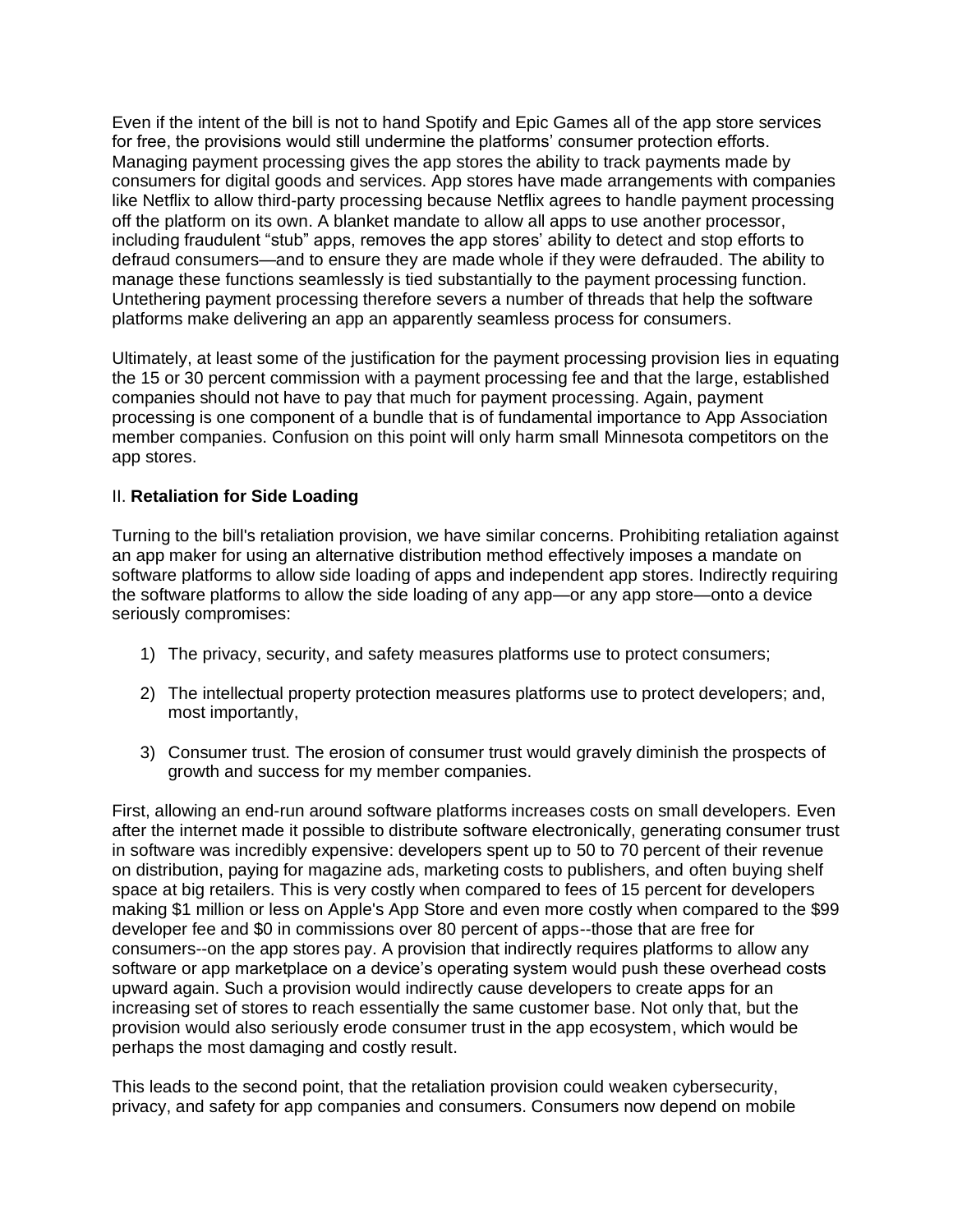devices to store their most important information, and the ability to protect that data is vital. Prohibiting "retaliation," which might include removing an app that is found to steal data or install malware, may put users' most sensitive personal information, and therefore their safety, at risk. Today's software ecosystem depends on strong privacy and security protections at the platform level. So, indirectly requiring platforms to allow circumvention of these protections would harm consumers, content creators, and app economy competitors alike. In particular, apps that promote pornography, assist stealing music and movies, and allow for the illicit stalking or tracking of a person are generally banned.

Some bad actors market their device monitoring apps as a way to track anyone, including adults, without their knowledge or permission. These "stalker apps" operate outside the bounds of what is allowable in app stores or mobile operating systems by accessing troves of personal data including location, messaging, and calls. Stalker apps put domestic abuse victims at further risk for harassment and harm by their abusers. In 2019, the Federal Trade Commission (FTC) acknowledged the dangers of allowing third-party apps access to bypass manufacturer restrictions in its first ever action against a purveyor of so called "stalker apps," Rentina-X.<sup>8</sup> The FTC stated in its enforcement action that "the purchasers were required to bypass mobile device manufacturer restrictions, which . . . exposed the devices to security vulnerabilities and likely invalidated manufacturer warranties."<sup>9</sup> Similarly, as the FTC has investigated and enforced against consumer protection harms on the app stores, the contemplated—and actual remedies required the platform to act as manager of the app store.<sup>10</sup> Consumer protection efforts encounter difficulty in these marketplaces unless a platform is able to enforce the requirements it imposes on apps, including platform-level controls that prevent videogame companies from taking advantage of children's tendencies toward in-app purchasing if left unchecked.

Similarly, making it difficult or impossible for software platforms to prevent the installation of unapproved software would impede the ability of platform operators to ubiquitously update devices' functionality and security. The exclusive distribution prohibition and retaliation provision could therefore make an attack like the one involving SolarWinds easier, as that breach included the installation of software onto personal devices. A key element of our member companies' ability to reach their markets is built-in trust in the security of software they provide, which the proposal could significantly erode as unsecured apps find their way onto the devices of our members' clients and customers.

Lastly, the retaliation provision would help IP infringers flourish. Now, as more Americans are consuming content on their smart devices, we need to empower platforms to help content creators enforce their IP rights. Unfortunately, the retaliation provision would help IP infringers circumvent the measures platforms use to stop IP infringing content by removing side loaded apps used to rip streaming content or otherwise steal protected works. IP infringing websites and apps are also notorious purveyors of malware, which is often used to steal identities and use device resources in unauthorized and illegal ways. The provision could therefore put Minnesota content creators and consumers at serious risk.

<sup>&</sup>lt;sup>8</sup> Press Release, Fed. Trade Comm'n, FTC Brings First Case Against Developers of "Stalking" Apps (Oct. 22, 2019), *available at* [https://www.ftc.gov/news-events/press-releases/2019/10/ftc-brings-first-case](https://www.ftc.gov/news-events/press-releases/2019/10/ftc-brings-first-case-against-developers-stalking-apps)[against-developers-stalking-apps.](https://www.ftc.gov/news-events/press-releases/2019/10/ftc-brings-first-case-against-developers-stalking-apps)

<sup>9</sup> *Id.*

<sup>10</sup> Press Release, "Apple Inc. Will Provide Full Consumer Refunds of At Least \$32.5 Million to Settle FTC Complaint It Charged for Kids' In-App Purchases Without Parental Consent," Fed. Trade Comm'n (Jan. 15, 2014), *available at* [https://www.ftc.gov/news-events/press-releases/2014/01/apple-inc-will-provide-full](https://www.ftc.gov/news-events/press-releases/2014/01/apple-inc-will-provide-full-consumer-refunds-least-325-million)[consumer-refunds-least-325-million.](https://www.ftc.gov/news-events/press-releases/2014/01/apple-inc-will-provide-full-consumer-refunds-least-325-million)